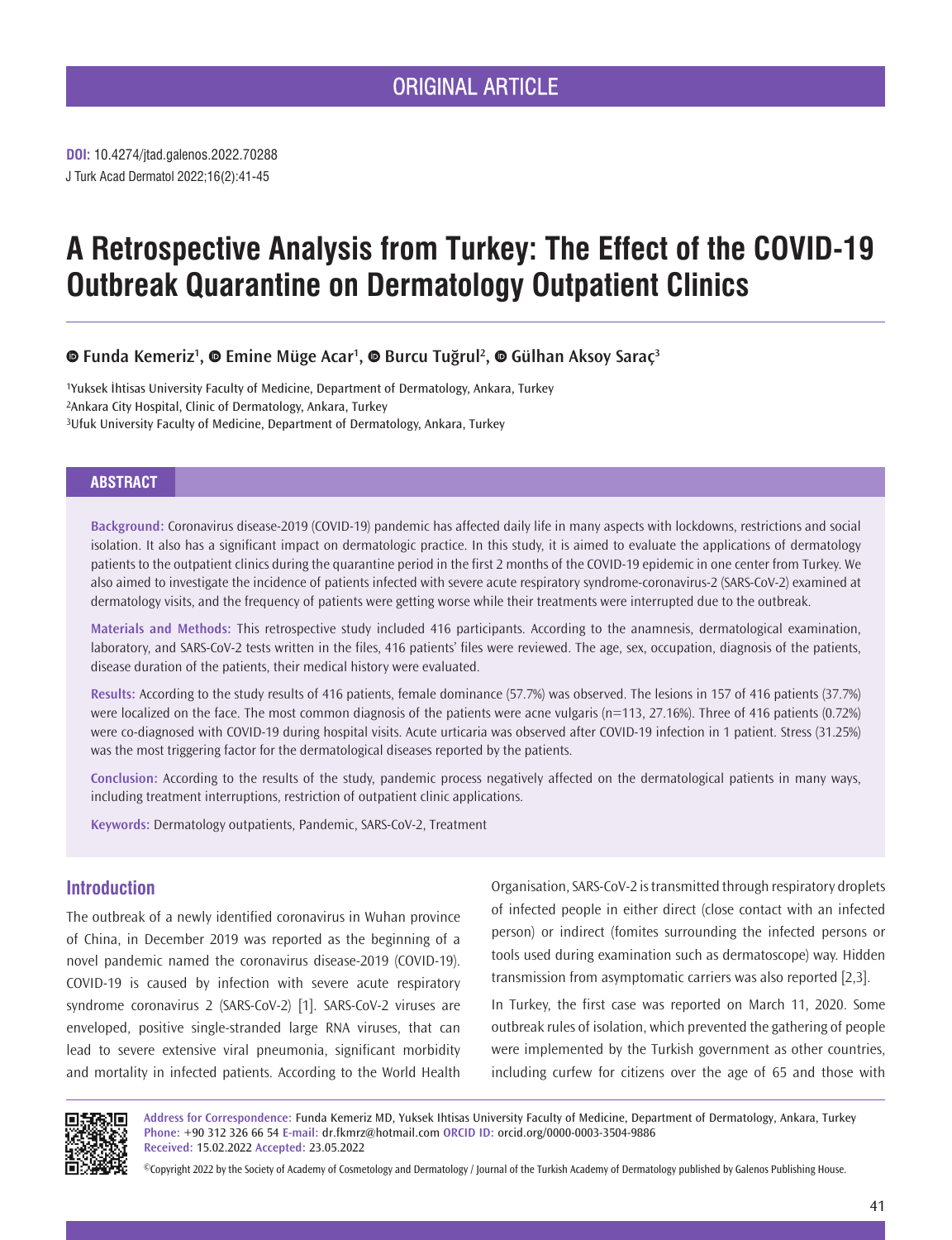chronic diseases. Schools and cafes were closed. Matches in sports leagues and flights with suspicious countries were cancelled. The services of outpatient and inpatient clinics and surgery operations in hospitals were partially restricted. Outpatient clinics started service only by appointment.

Dermatological diseases rarely require urgent treatment, however, immunosuppressive agents are frequently used in dermatological diseases and if the drugs are discontinued, the diseases may exacerbate in patients through remission period. Additionally, dermatology practices have a risk for SARS-CoV-2 transmission during the close physical examination as reported before [4,5].

In this retrospective study, it was aimed to determine the characteristics of patients who applied to dermatology outpatient clinics during the early pandemic period. It is also aimed to investigate the incidence of the patients infected with SARS-CoV-2 who visited to dermatology clinics.

#### **Materials and Methods**

#### **Study Design**

The Institutional Review Board approval was obtained from the local committee of Clinical and Laboratory Research Ethics in Aksaray University (decision number: 2020/06-15, date: 22.06.2020) in "Aksaray University Research and Training Hospital", Dermatology Department for this study. This research was carried out compatible with the Declaration of Helsinki principles. This retrospective and single-centered research included patients admitting to dermatology outpatient clinics of Aksaray University Research and Training Hospital from the beginning of April 2020 to the end of May 2020.

Anamnesis, dermatological examination, laboratory results, and SARS-CoV-2 tests written in the files 416 patients' files were reviewed and analyzed from hospital database. The age, sex, occupation, diagnosis of the patients, disease duration of the patients, their medical history were evaluated. Locations of the lesions and possible triggers for the disease were noted.

#### **Statistical Analysis**

SPSS 23.0 version Package program was used to analyze the data. The data distribution normality was assessed by the Shapiro-Wilk test. Continuous variables and were represented by numbers and percentages as "mean  $\pm$  standard deviation" and categorical variables by numbers and percentages. Categorical variables were analyzed with the test of chi-square and the analysis of the difference between continuous non-normally distributed variables were done by the "Mann-Whitney U test." P<0.05 was accepted as statistically significant.

#### **Results**

A total of 416 patients' records were reviewed and analyzed from the beginning of April 2020 to the end of May 2020. The mean age of the patients was  $32.31 \pm 17.45$  (range, 2-86 years old). Two hundred and forty of 416 patients (57.7%) were female, and 176 of 416 patients (42.3%) were male. According to the occupation, 252 of 416 patients (60.6%) were those who could stay isolated at home (housewives, students), 130 of 416 patients (31.2%) were those who had to work in offices (13.7% civil servant, 17.5% worker). There were 29 (6.97 %) patients over the age of 65 who had a partial curfew. Thirty-four of 416 patients (8.17%) were children.

The five most common diagnosis of the patients were acne vulgaris (n=113, 27.16%), acute or chronic dermatitis (n=96, 23.07%), cutaneous fungal infections (n=30, 7.21%), hair disorders (n=29, 6.96%), and psoriasis ( $n=16$ , 3.84%). Disease distributions of the patients were presented in detail in Table 1. Thirty-eight of 416 patients (9.13%) needed urgent treatment. These were presented in detail in Table 2. Acute urticaria was observed after COVID-19 infection in 1 patient.

The lesions in 157 of 416 patients (37.7%) were localized on the face. Thirty-nine of 416 patients (9.4%) had symptoms on the scalp. Other localizations of the lesions were presented in detail in Table 3.

Two hundred and twelve of 416 patients (50.96%) were admitted to the clinic for the first time, the remaining (n=204, 49.04%) were follow-up patients. Fifty-one (12.3%) patients with acne vulgaris were on isotretinoin treatment. One-hundred and ninety-seven of 416 patients (47.4%) had dermatological symptoms for more than 6 months, 132 of 416 patients (31.7%) had the symptoms for 1 to 6 months, and 87 of 416 patients (20.9%) had them for less than 1 month.

Systemic therapies of 8 psoriasis vulgaris patients who were followed up in our dermatology outpatient clinic were interrupted due to the pandemic. Systemic treatment and regular follow-up were interrupted in 6 of 113 acne vulgaris patients (5.31%). One wart patient who was treated with cryotherapy stopped regular visits to our clinic due to the pandemic, and the lesion progressed. Systemic treatment and regular follow-up were interrupted in 6 patients using systemic isotretinoin, 2 patients on narrowband ultraviolet B, 3 patients on methotrexate, 2 patients on acitretin, 1 patient on adalimumab therapy. Decreased treatment efficacy was seen in 74 patients (17.8%), no change in treatment efficacy was seen in 96 patients (23.1%).

Twenty-seven of 416 patients (6.49%) had symptoms of COVID-19, but 3 of 416 patients (0.72%) were diagnosed with COVID-19 during hospital visits.

Fifty of 416 patients (12.01%) gave a history of more than one triggering agent, 38.8% (n=161) of the patients did not give a history of a triggering agent. The triggering factors were presented in Table 4.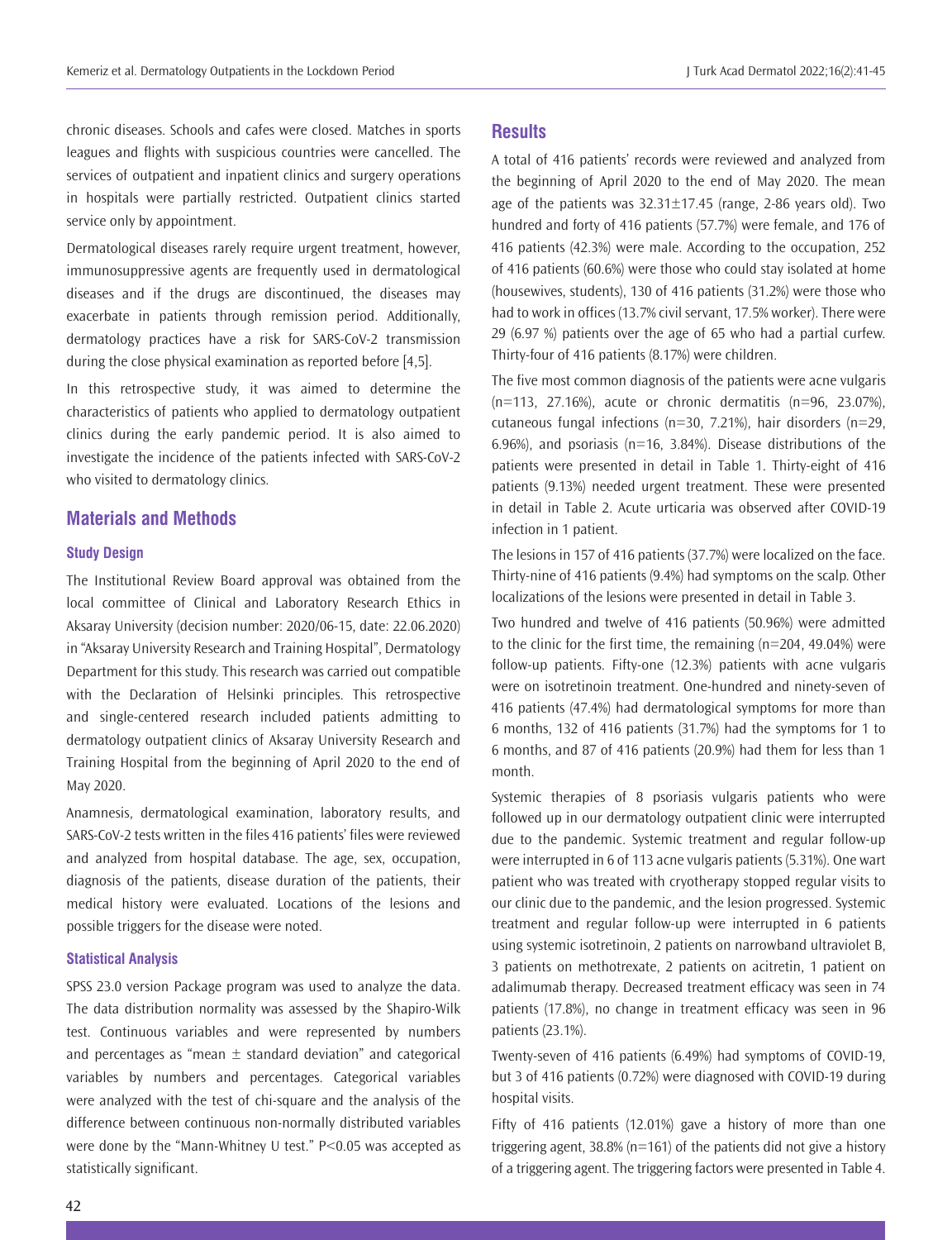| Table 1. The diseases of patients admitted to dermatology<br>outpatient clinic                                                                                                                               |                                                                                        |               |  |  |
|--------------------------------------------------------------------------------------------------------------------------------------------------------------------------------------------------------------|----------------------------------------------------------------------------------------|---------------|--|--|
|                                                                                                                                                                                                              | n                                                                                      | $\frac{0}{0}$ |  |  |
| Acne                                                                                                                                                                                                         | 113                                                                                    | 27.16         |  |  |
| <b>Acute/Chronic dermatitis</b><br><b>Contact Dermatitis</b><br>Seborrheic Dermatitis                                                                                                                        | 96<br>81<br>15                                                                         | 23.07         |  |  |
| <b>Fungal infections</b>                                                                                                                                                                                     | 30                                                                                     | 7.21          |  |  |
| <b>Hair disorders</b><br>Alopecia Areata<br>Telogen Effluvium<br>Androgenetic Alopecia                                                                                                                       | 29<br>22<br>4<br>3                                                                     | 6.96          |  |  |
| <b>Psoriasis</b>                                                                                                                                                                                             | 16                                                                                     | 3.84          |  |  |
| Warts                                                                                                                                                                                                        | 16                                                                                     | 3.84          |  |  |
| Urticaria                                                                                                                                                                                                    | 15                                                                                     | 3.60          |  |  |
| <b>Scabies</b>                                                                                                                                                                                               | 12                                                                                     | 2.88          |  |  |
| <b>Bacterial skin infections</b>                                                                                                                                                                             | 11                                                                                     | 2.64          |  |  |
| <b>Herpes infections</b>                                                                                                                                                                                     | 9                                                                                      | 2.16          |  |  |
| Melasma                                                                                                                                                                                                      | 8                                                                                      | 1.92          |  |  |
| <b>Aphteous stomatitis</b>                                                                                                                                                                                   | 8                                                                                      | 1.92          |  |  |
| Chronic prurigo generale                                                                                                                                                                                     | 7                                                                                      | 1.68          |  |  |
| Vitiligo                                                                                                                                                                                                     | 7                                                                                      | 1.68          |  |  |
| <b>Rosacea</b>                                                                                                                                                                                               | 6                                                                                      | 1.44          |  |  |
| <b>Pityriasis Rosea</b>                                                                                                                                                                                      | 6                                                                                      | 1.44          |  |  |
| <b>Benign neoplastic lesions</b>                                                                                                                                                                             | 4                                                                                      | 0.96          |  |  |
| Pre-malign neoplastic lesions<br><b>Actinic keratosis</b>                                                                                                                                                    | 2<br>$\overline{2}$                                                                    | 0.48          |  |  |
| Malign neoplastic lesions<br><b>Basal cell carcinoma</b><br>Squamous cell carcinoma                                                                                                                          | $\overline{4}$<br>2<br>$\overline{2}$                                                  | 0.96          |  |  |
| Uncus incarnatus                                                                                                                                                                                             | 3                                                                                      | 0.72          |  |  |
| <b>Drug eruptions</b>                                                                                                                                                                                        | $\overline{2}$                                                                         | 0.48          |  |  |
| Other skin diseases<br>Callus<br>Stria distensae<br>Keratosis pilaris<br>Neurofibromatosis<br><b>Epidermal cyst</b><br>Granulosis rubra nasi<br>Skin burn<br><b>Molluscum Contagiosum</b><br>Pityriasis alba | 12<br>$\overline{2}$<br>$\overline{2}$<br>$\overline{2}$<br>1<br>1<br>1<br>1<br>1<br>1 | 2.88          |  |  |

## **Discussion**

COVID-19 pandemic has affected daily life in many aspects with lockdowns, restrictions and social isolation. The economy, education, health-care systems are the essentials of the population and any deprivations in these fields may result in irrevocable harm. It has a significant impact on dermatologic practice.

According to the current study results of 416 patients, female dominance (57.7%) was observed. As the suggestion in a study, this

| Table 2. Distribution of diseases needed urgent treatment |    |               |  |  |
|-----------------------------------------------------------|----|---------------|--|--|
| Skin diseases                                             | n  | $\frac{0}{0}$ |  |  |
| Urticaria                                                 | 15 | 3.6           |  |  |
| <b>Scabies</b>                                            | 12 | 2.9           |  |  |
| Herpes infections                                         | q  | 21            |  |  |
| Drug eruptions                                            |    | 0.5           |  |  |

#### **Table 3. Distribution of the patients according to the localization of the lesions**

|                        | n   | %    |
|------------------------|-----|------|
| Face                   | 157 | 37.7 |
| Scalp                  | 39  | 9.4  |
| <b>Upper extremity</b> | 71  | 17.1 |
| Lower extremity        | 46  | 11   |
| <b>Trunk</b>           | 17  | 4.1  |
| <b>Genital area</b>    | 7   | 1.7  |
| Oral mucousa           | 5   | 1.2  |
| <b>Total body</b>      | 74  | 17.8 |
| <b>Total</b>           | 416 | 100  |

| Table 4. Distribution of triggering factors in patients |     |               |  |  |
|---------------------------------------------------------|-----|---------------|--|--|
|                                                         | n   | $\frac{0}{0}$ |  |  |
| <b>Stress</b>                                           | 130 | 31.25         |  |  |
| Food                                                    | 37  | 8.89          |  |  |
| Sun exposure                                            | 30  | 7.21          |  |  |
| Chemical/allergic exposure                              | 19  | 4.56          |  |  |
| Season change                                           | 12  | 2.88          |  |  |
| Hormonal factors (pregnancy,<br>menstruation)           | 10  | 2.40          |  |  |
| Drug                                                    | 9   | 2.16          |  |  |
| <b>Hyperhidrosis</b>                                    | 9   | 2.16          |  |  |
| <b>Infection</b>                                        | 6   | 1.44          |  |  |
| Other factors (genetic, trauma, animal<br>contact)      | 14  | 3.36          |  |  |

might give information about the difference in risk perception of the pandemic between the gender [6] and, female patients may have cared less about the risk posed by the pandemic compared to their skin problems than male patients. A total of 8.17% of the patients were children, and this patient group had a partial curfew. Twentynine of the patients (6.97%) were over the age of 65 which had a high risk for a severe infection of COVID-19, and this patient group had a partial curfew, too. The restrictions of these age groups may explain the small number of dermatology outpatient applications.

The most common triggering factor for dermatologic diseases was stress (31.25%). Stress and dermatological diseases may accompany to each other. Some studies reported the role of life stress events as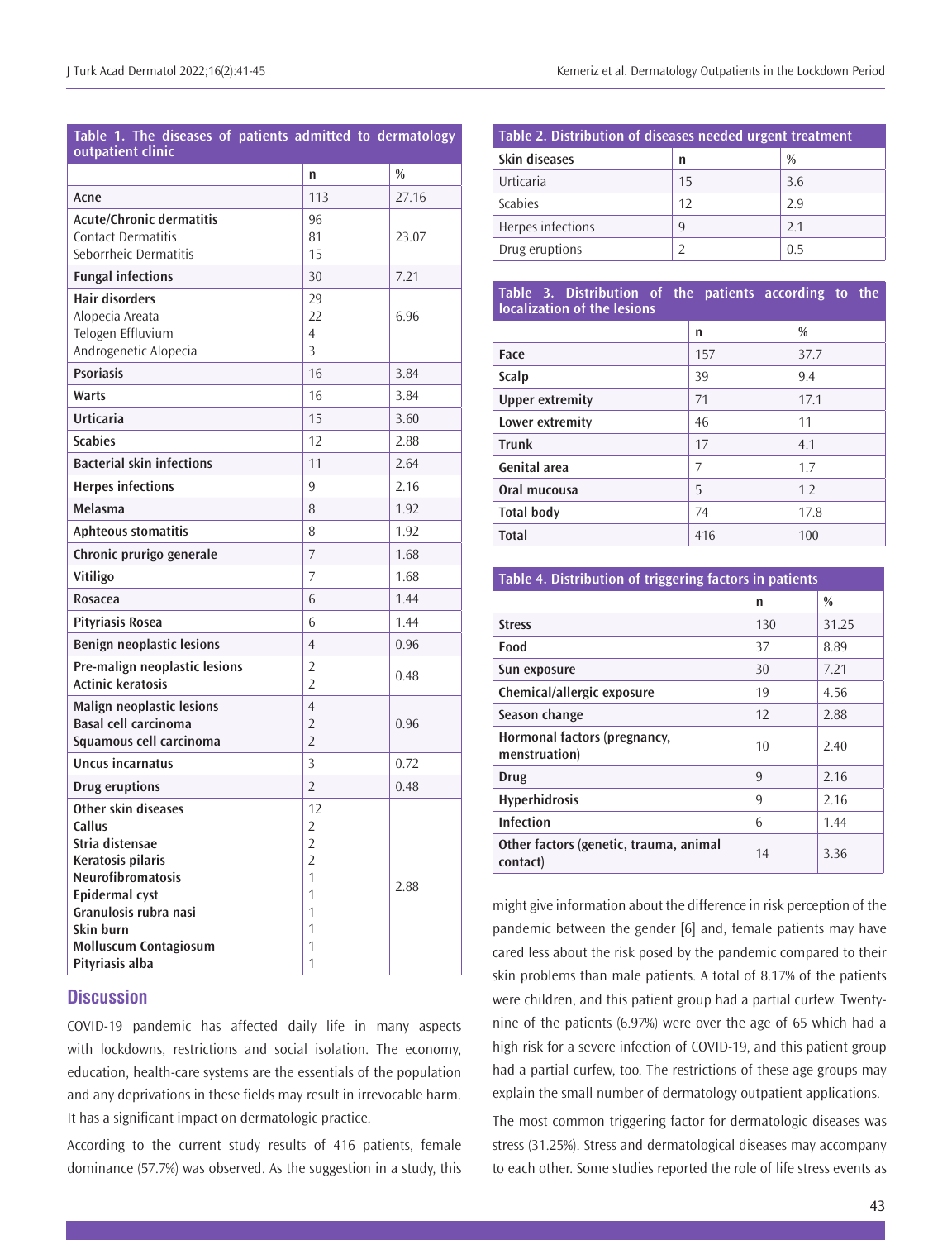factors provoking the development of dermatologic diseases such as urticaria, vitiligo, atopic dermatitis [7,8,9]. The association between illness and psychological states has been studied recently. Anxiety, sleep loss, grief, and certain external stressors have been shown to affect immune function in some way. The support provided by social relationships can protect against immune dysregulation during acute and chronic stressors [10]. However, with COVID-19 pandemic, social isolation was imposed and personal relationships had to decline. Due to pandemic stress and loss of social support, dermatological diseases may have been increased. Additionally, posttraumatic stress disorder (PTSD) is a condition in which symptoms develop after exposure to one or more traumatic events and may be considered as a predisposan factor in the chronic, recurrent, or treatment-resistant stress-reactive dermatoses according to Gupta et al. [11]. So, dermatological diseases which occur after COVID-19 pandemic may be considered as a PTSD.

The most common reason for admitting to dermatology outpatient clinic was acne vulgaris and mostly localized on face. Acne vulgaris is a commonly seen, chronic, relapsing skin disease and that affects the quality of social life in patients mostly due to facial involvement. The disease is related to stress and psychiatric disorders, psychological instability in the causation and the course of the disease [12,13]. The pshycological stress on patients with acne vulgaris on face may lead patients to visit dermatology outpatient clinics although the situation is not urgent.

In a study, it was reported that dermatology practices were as vectors for COVID-19 transmission. They suggested that the majority of the outpatient visits were non-emergent [4]. In our study, similarly, only 9.13% of the patients who were admitted to dermatology outpatient clinic needed urgent treatment. 49.04% of the patients were followup patients. Additionally, according to the results of the study, 197 of 416 patients (47.4%) had dermatological symptoms for more than 6 months. We suppose that people in quarantine are more interested in their own and skin problems, and these problems may become more important than usual and may get ahead the fear of catching the virus in their perception.

In contrast with calls for staying at home, the importance of social distancing, these non-emergent patients carried on to visit the dermatology outpatient clinic. Most (60.6%) of the patients were those who could stay at home (housewives, students). Staying at home may increase the stress on patients, and it may make them think more about their skin problems as mentioned above.

Systemic treatment and regular follow-up were interrupted in 6 patients using isotretinoin, 2 patients on narrowband ultraviolet B, 3 patients on methotrexate, 2 patients on acitretin, 1 patient on adalimumab therapy. One patient with a wart treated with cryotherapy stopped regular visits. Hospital serving only by

appointment, calls for staying at home and the importance of social distancing, uncertainties about the effects of drugs on the course of SARS-CoV-2 infection may cause interruptions in treatment of the patients. Decreased treatment efficacy was seen in 74 patients (17.8%). Increasing stress as a triggering factor may have an effect on decreased treatment response as it is found in the results of this study.

In a study, it was observed that 5 of 390 patients (1.28%) were diagnosed as COVID-19 while they were at hospital visits[5]. In our study, 6.49% of the patients had symptoms of COVID-19, but 3 of 416 patients (0.72%) were diagnosed as COVID-19 at hospital visits. As their suggestion, we think these patients may have been exposed after their hospital visit.

#### **Study Limitations**

The study had some limitations. First of all, the results of study was from only one center, and we evaluated the patients who admitted to the clinic at the first two months of the outbreak period, shortterm patients. Additionally, we did not evaluate the chronic followup patients in detail. It would be better if dermato-oncology patients were analyzed in detail, they could not be assessed in detail since data in the files were missing due to flexible working procedure and dermatologists on covid duties.

#### **Conclusion**

In conclusion, this retrospective analysis is an evaluation of dermatology outpatients at the first two months of SARS-CoV-2 outbreak quarantine period from Turkey. According to the results of the study, pandemic process negatively affected on the dermatological patients in many ways, including treatment interruptions, restriction of outpatient clinic applications, the negative effects of the quarantine period for patients. To prevent stress related dermatologic conditions, people may have psychological support in traumatic situations. After all, new pandemics may appear in the future, thus, in the new pandemic world, dermatologists may turn more towards teledermatology so that diagnoses are not delayed and treatments are not disrupted.

#### **Ethics**

**Ethics Committee Approval:** The Institutional Review Board approval was obtained from the local committee of Clinical and Laboratory Research Ethics in Aksaray University (decision number: 2020/06-15, date: 22.06.2020) in "Aksaray University Research and Training Hospital", Dermatology Department for this study.

**Informed Consent:** Retrospective study.

**Peer-review:** Internally peer-reviewed.